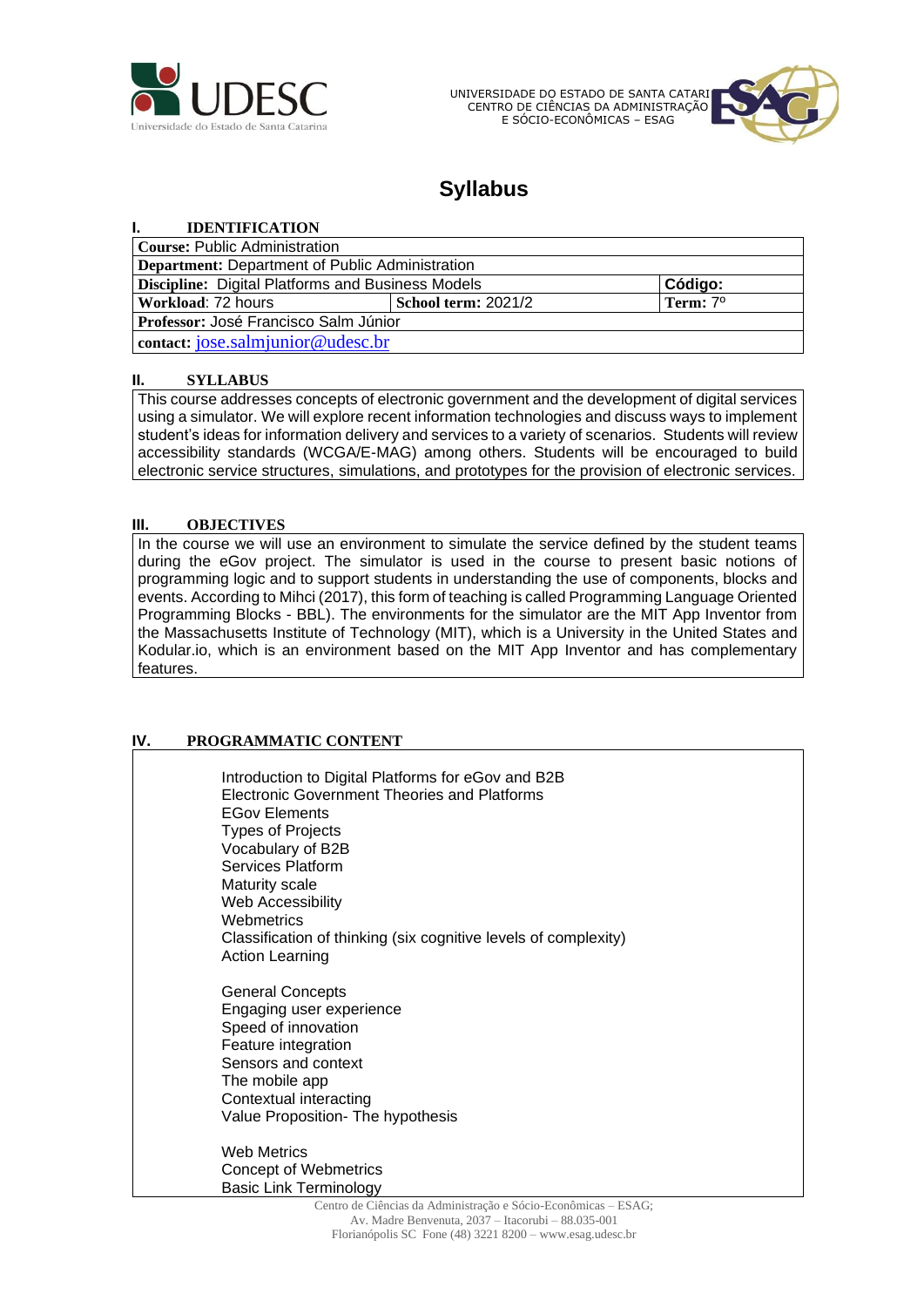

UNIVERSIDADE DO ESTADO DE SANTA CATARINA CENTRO DE CIENCIAS DA ADMINISTRAÇÃO E SÓCIO-ECONÔMICAS – ESAG



Web node diagram Webmetrics - Four main areas of research Necessary measures

Web Acessability Concept of Web Accessibility Essential Components of Web Accessibility Guidelines for Different Components

Wireframes and Weblinks Sketches in interaction design Symbols are defined to improve consistency Wireframes in interaction Starting with the Main page Wirframes in the project

Introduction to the Simulator Teaching GUI-Programming Concepts - MIT App

Simulator - Understanding properties in the MIT App Inventor – Kodular

Simulator - Openning a Window with blocks Simulator - Understanding Layouts

Simulator - Understanding the use os Sensors and Methods in the Simulator

### **V. TEACHING METHODOLOGY**

- 1. Theoretical class
- 2. Case Study
- 3. Catalog of Websites
- 4. Preparation of team's simulations in Web tools
- 5. Project Development
- 6. Mind Mapping tools
- 7. Mobile app simulation tools App inventor [http://ai2.appinventor.mit.edu/ or](http://ai2.appinventor.mit.edu/) Kodular [\(https://www.kodular.io/](https://www.kodular.io/))

### **VI. EVALUATION SYSTEM**

- 1. Test (30%);
- 2. Presentation PPT material seen in the classroom) + chapter 4 and 9 of the Book Building the Virtual State of Jane E. Fountain (editor of the National School of Public Administration - ENAP) 3. Delivery of the Partial Project - Links Notebook (printed and bound)
- 4. Group design/interdisciplinary activities
- 5. Prototype A Platform Design Model and Link (5%)
- 6. Prototype B Service simulations (5%)
- 7. Project final presentation and Oral Test (40%) with simulation made at the Massachusetts Institute of Technology (MIT) App Inventor - <http://ai2.appinventor.mit.edu/> or Kodular [\(https://www.kodular.io/](https://www.kodular.io/))